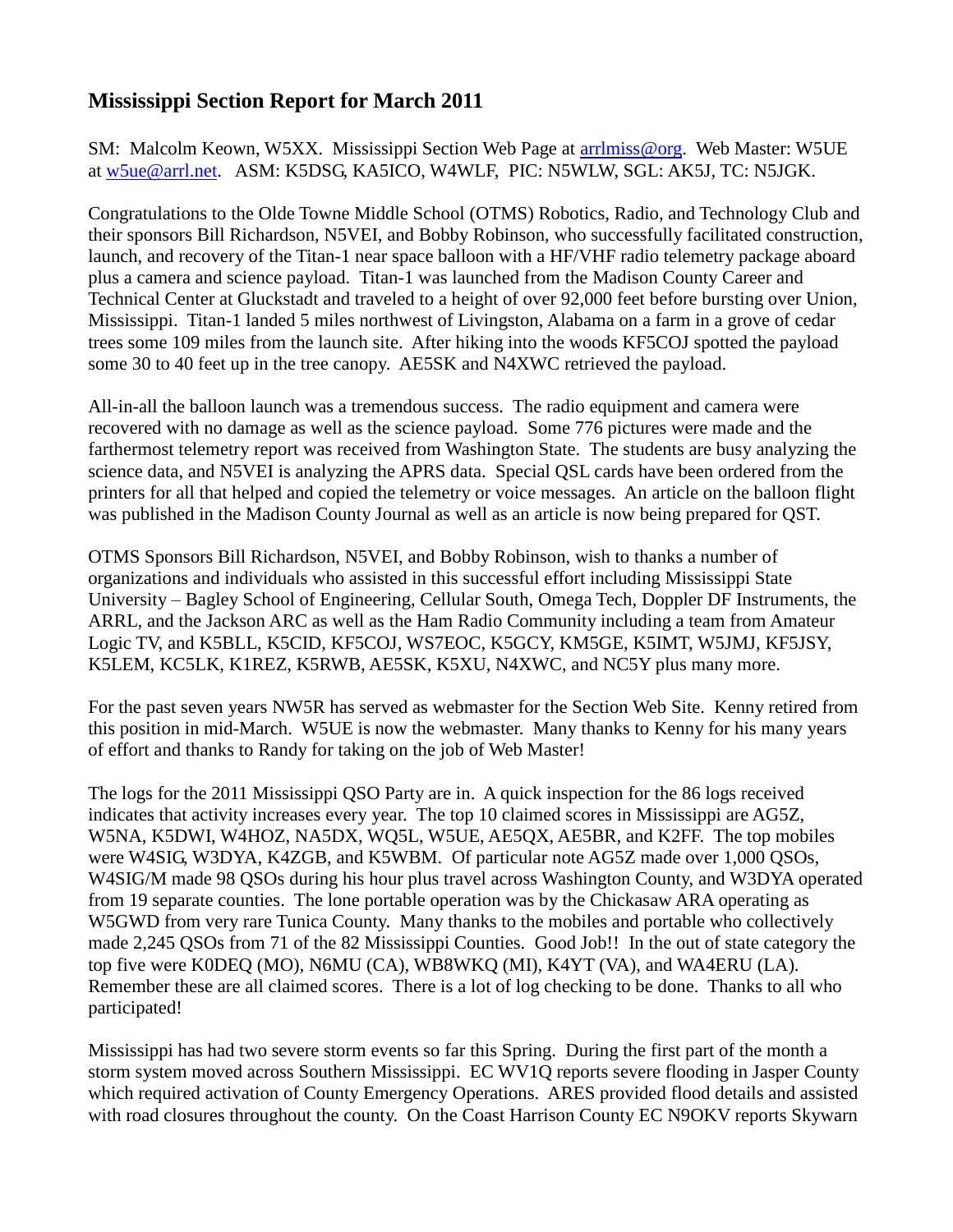was activated and provided 14 reports including one tornado. Those reporting included W6CSA, KE5VMV, AE5RI, AE5TR, KB9ZR, N5YCN, KE5WMH, KA5VFU/M, KB5CSQ, W5EG, and KF5BA.

On April 4 a very strong squall line moved across the entire state. State RACES Officer AB5WF indicates that MEMA reported damage in 20 counties. Skywarn was activated over most of the state. In North Mississippi DeSoto County EC KD5VMV indicates numerous reports were passed to the EMA provided by KI4QAQ, KI5BTI, KE5EOR, KE4OSA, KA5JNK, KE5NBD, KE5OPL, N5UOV, WT4N, W5LJD, W5GD, N5YW, KE5MXY, and KD5SPP.

From below the AM Broadcast band WD2XSH/6 (W5THT) now has 8300 transmitting hours beaconing and QSOs in the ARRL-Sponsored 600 meter experiment with no interference complaints. Pat invites anyone with a tower or pair of towers to drag another wire and insulator up the tower(s) to listen on 600 meters. A Marconi "T" or a wire loop antenna does not need to be resonant for you to listen on your full-coverage receiver. Yes, Pat knows that lightning happens, and the antenna may be grounded most of the summer, but even just one more report a month may make the difference between getting a new ham band and being rejected. The WARC 2012 is starting soon, and we need signal reports sent to the [www.500kc.com](http://www.500kc.com/) web site. Both CW and various digital signals are on the air every night. Contact [w5tht@arrl.net](mailto:w5tht@arrl.net) for more info.

Welcome to the following new hams in Mississippi in March: KF5KAI, James – Picayune; KF5KDF, Samuel – Mississippi State; KF5KDH, James – Diamondhead; KF5KDJ, Elizabeth – Moss Point; KF5KDK, Brenda – Gulfport; KF5KDL, Anna – Long Beach; KF5KDM, Judith – Pascagoula; KF5KDN, Michael – Gulfport; KF5KDO, Boyd – Glen; KF5KEB, Derryl – Madison; KF5KEC, Michael – Pearl; KF5KEQ, Christine – Columbus; KF5KJF, Clarence – Gulfport; KF5KJG, Jarrold – Picayune; and KF5KJH, Nicholas – Gulfport. Thanks to all of the instructors and VE Teams that continue to bring new Hams into the Amateur Service.

Also welcome to the following new ARRL Members: KF5BPW – Saltillo; KF5CXG – Gulfport; KE5ELT – Biloxi; KE5EOQ – Hernando; KF5IAY – Greenwood; K5JNE – Abbeville; KF5JOO – Starkville; KF5JSW – Clinton; K5MAD – Madison; KE5MDC – McCool; KD5NYV – Terry; N5SRT – Sumrall; N5TAY – Olive Branch; N5TF – Gulfport; N7TMP – Lauderdale; KD5UBE – Jackson; KC4UYI – Madison; and N5ZMU – Pass Christian. ARRL Membership in Mississippi is now 1,086 which is two less than our record of 1,088 in January. We may actually make 1,100. Keep working! Thanks to everyone for their continuing efforts.

And last but not least welcome to W5UE as Technical Specialist, W5JWW at EC for Tallahatchie County, K4FMH as EC for Oktibbeha County, and WB5TTM as EC for Union County..

Congratulations to the following on their upgrades: KF5CXN – Gulfport; KF5EYM – Diamondhead; KF5JKG – McNeill; KF5JOO – Starkville; KF5KDG – Gautier; N5PYH – Enterprise; and KE5WBC – Gulfport.

And last but not least, congratulations are in order for the Mississippi Coast ARA which has been approved by the ARRL Board of Directors as a Special Service Club and in addition got some good PR for Ham Radio through a nice article on the WLOX Web Page under 'My Community' entitled 'Ham Teaches Radio to the Mississippi Coast.' Thanks to KB9ZR for passing this info along.

DEC/EC Monthly Reports: WB5CON (NE MS/Alcorn), AE5FE (Lauderdale/Clarke), KE5KTU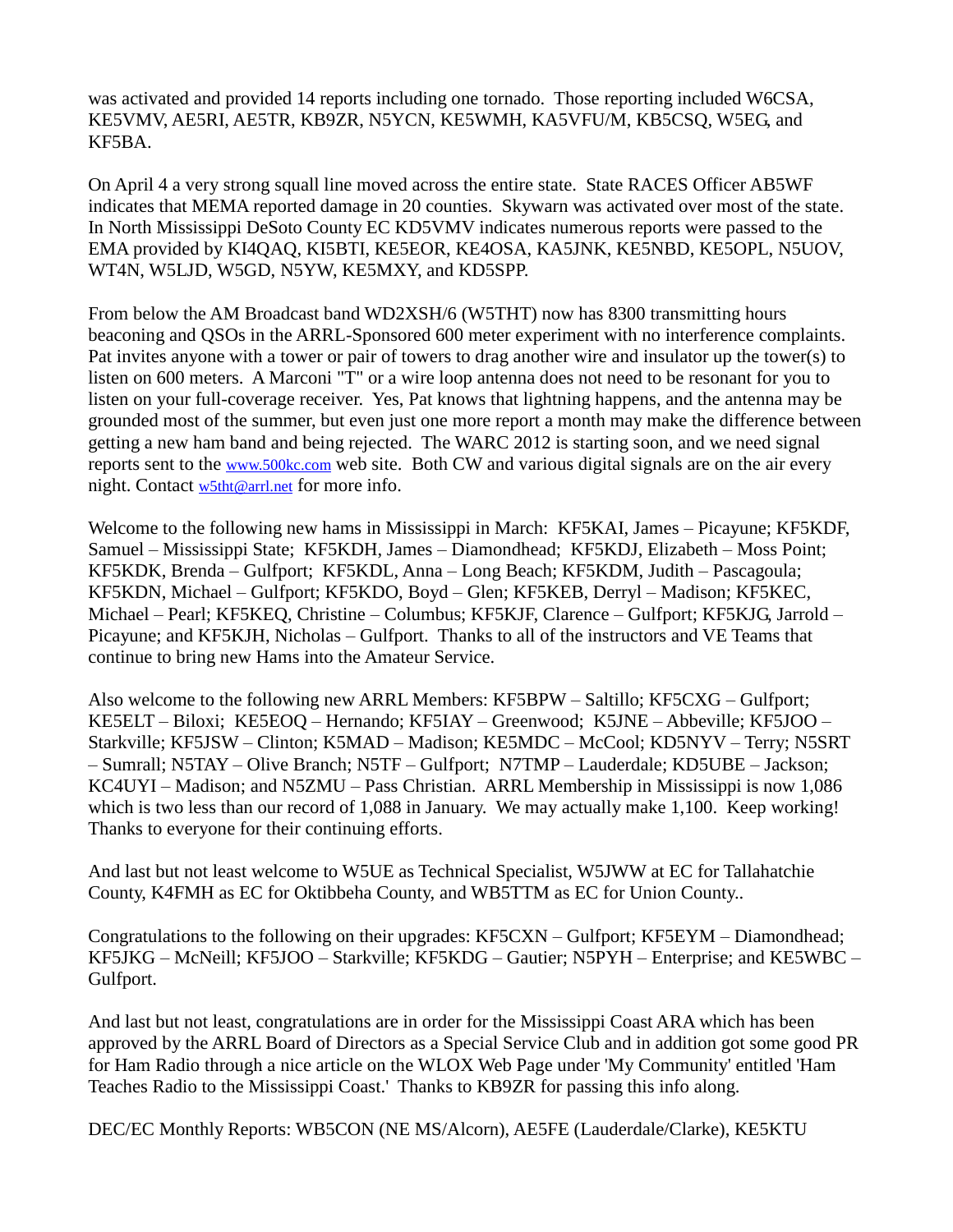(Hinds), WX5N (Prentiss and Tishomingo), N9OKV (Harrison), WV1Q (Jasper), KD5VMV (DeSoto), KE5WJN (Pearl River), and KB0ZTX (NW MS/Marshall).

Club Newsletter/Reports: Chickasaw ARA (KE5RHM), Hattiesburg ARC (AC5E), Meridian ARC (W5MAV), Mississippi Coast ARA (KB9ZR), Northeast Mississippi ARA (KE5SSB), and the Pearl River ARC (N5WLW).

Public Service Activity report: WV1Q

Regret to report the passing of KE4LK, Bill, of Arkabutla and KB5CQR, Jim, of Baldwyn. Both were regular checkins on the MSPN, and Jim will be remembered for his distinguished military career.

HF Net reports - sessions/QNI/QTC (Net Manager)

Magnolia Section Net 31/1091/36 (K5DSG)

MS Baptist Hams Net 4/22/0 (WF5F)

MSPN 30/2867/45 (K5NRK)

MS Slow Net 23/29/0 (W3TWD)

MTN/OZK 31/132/27 (AA5J)

VHF Net Reports - sessions/QNI/QTC (Net Manager)

Booneville and Prentiss County 5/71/2 (WX5N)

Capital Area Em Net 4/71/0 (K5XU)

Delta ARES Simplex Net 4/16/0 (K5JAW)

Grenada/Yalobusha Counties ARES 4/36/0 (AD5IT/ KE5MIS). Three Skywarn Activations.

Hattiesburg AEN 4/91/3 (K5MIQ)

Itawamba County ARES 5/89/2 (KB5NMB)

Jackson ARC Em Net 1/11/0 (N5DU)

Jackson Metro ARES Net 4/66/4 (K5GCY)

Jasper County ARES Group Net 4/21/0 (WV1Q)

Magnolia DX Assn 5/64/0 (K5OAZ)

Meridian Area EN 5/41/1 (AE5FE)